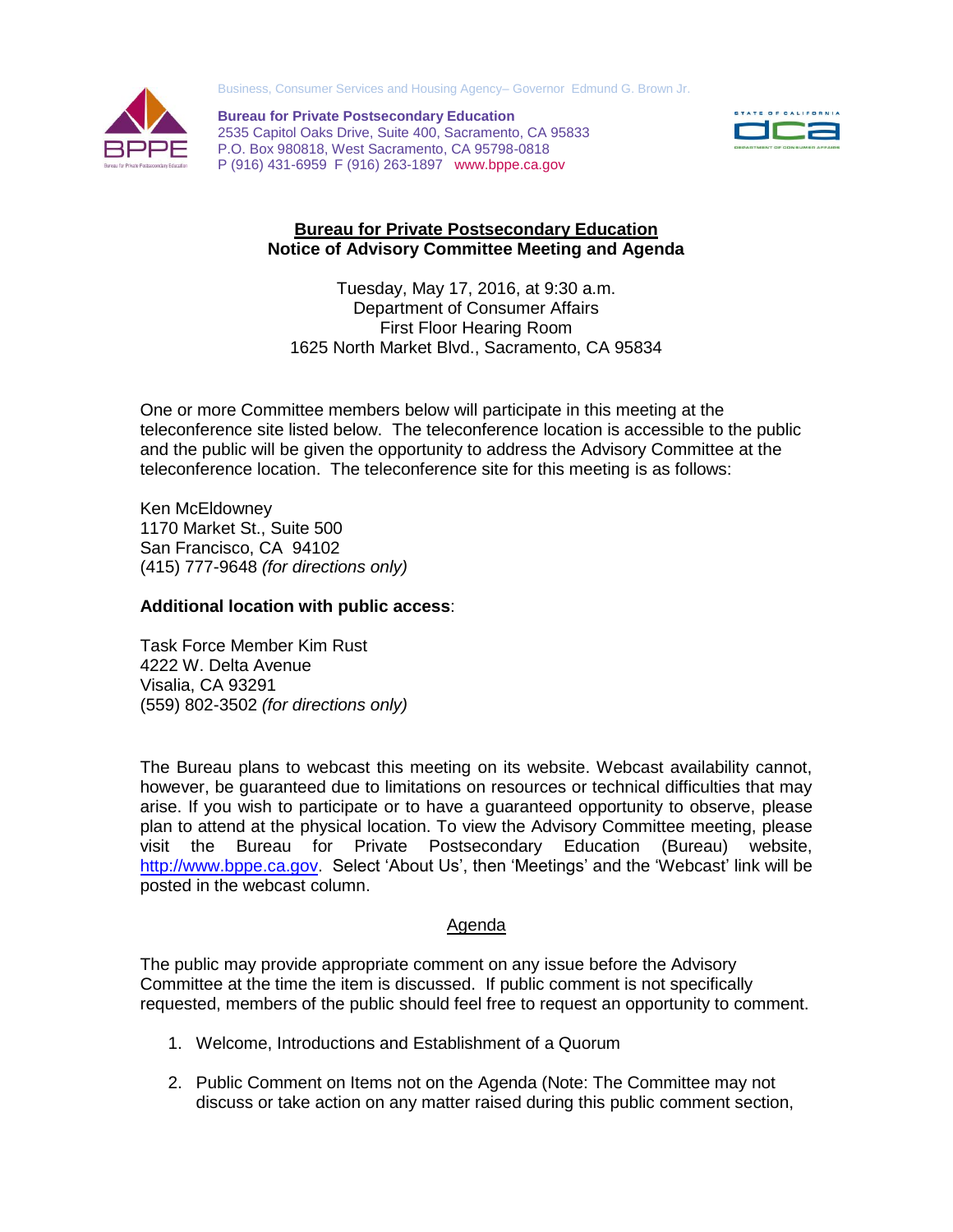except to decide whether to place the matter on the agenda of a future meeting (Government Code Sections 11125 and 11125.7(a).)

- 3. Approval of Minutes February 17, 2016
- 4. Remarks by Awet Kidane, Director, Department of Consumer Affairs, which may include updates pertaining to the Bureau's Operations, Human Resources, Department's Administrative Services, Fees, Enforcement, Information Technology and BreEZe, Communications and Outreach, as well as Regulatory and Policy Matters
- 5. Presentation of Revised Task Force Report Provided by Task Force on High- Section 94880.1, Pursuant to Advisory Committee's February 17, 2016, Recommendations for Modifications to the Report Demand Technology Fields Established Pursuant to California Education Code
- 6. Review and Approve, Modify or Reject Revised Task Force Report due to the Legislature by July 1, 2016, Pursuant to California Education Code 94880.1(b)
- 7. Presentation of Bureau's Fee Audit, Discussion, and Possible Action on Amendments to Fee Schedule in Education Code Section 94930.5, Pursuant to Education Code Sections 94880(c) and 94931.5
- 8. Bureau Operations Update related to the following:
	- a. Strategic Plan Joanne Wenzel and Robert Bayles
	- b.Enforcement Report Yvette Johnson and Robert Bayles
	- c. Licensing Report Leeza Rifredi
	- d. Student Tuition Recovery Fund (STRF) and Student Outreach Alyson Cooney
	- e. Spring Finance Letter: Bureau for Private Postsecondary Education Student Tuition Recovery Fund Administrative Costs –Joanne Wenzel
- 9. Regulatory Status Update related to the following:
	- a. Reports (Title 5, California Code of Regulations Sections 74110, 74112)
	- b. Student Tuition Recovery Fund (Title 5, California Code of Regulations Sections 76000, 76020, 76120, 76130, 76200, 76210, 76212, and 76215)
	- c. Compliance Inspection and Complaint Prioritization (Title 5, California Code of Regulations Sections 75200 (proposed changes), 75210 and 75300 (new))
	- d. Upcoming Rulemaking Packages related to the following:
		- i. Applications (Title 5, California Code of Regulations, Chapter 2, Sections 71100 through 71660)
		- ii. Institutional Operating Standards (Title 5, California Code of Regulations, Chapter 3, Sections 71700 through 71865)
- 10. Future Agenda Items
- 11. Adjournment